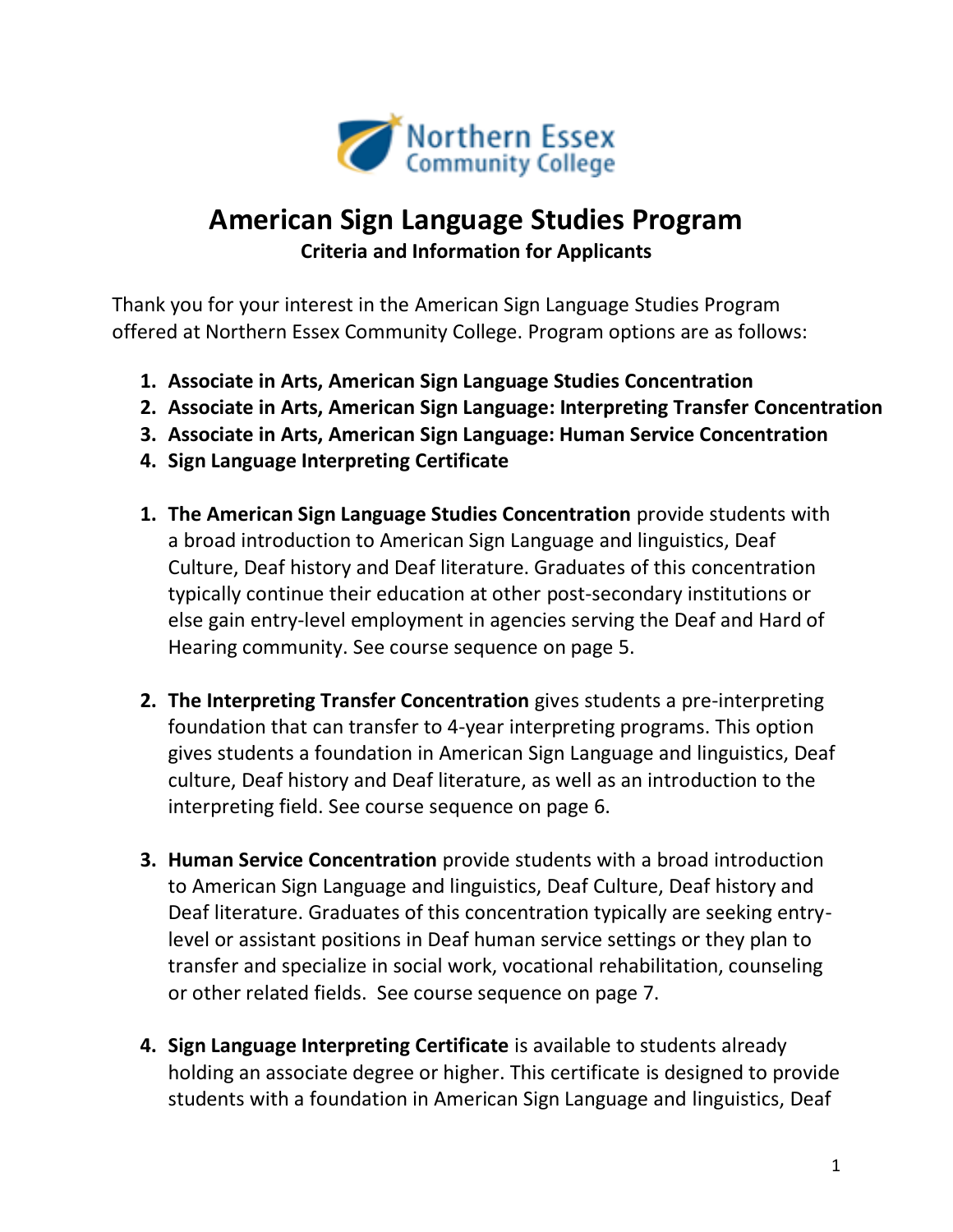culture, Deaf history, introduction to the interpreting field, and Interpreting. See course sequencing in the Academic Catalog at the link below:

**[https://necc.smartcatalogiq.com/2018-2019/Catalog/Academic-](https://necc.smartcatalogiq.com/2018-2019/Catalog/Academic-Programs/Deaf-Studies)[Programs/Deaf-Studies](https://necc.smartcatalogiq.com/2018-2019/Catalog/Academic-Programs/Deaf-Studies)**

Enrollment into the American Sign Language Studies program occurs in the fall semester only.

**In order to qualify for entry into any of the program options, all applicants must have completed ASL 101 and 102 with a grade of C or better, or pass an ASL assessment demonstrating that they qualify to enroll in Intermediate ASL I (ASL 111). Students who completed ASL 101 and 102 with a grade of "C" or higher can transfer the course in to NECC and receive the credits, however, they will not automatically qualify as meeting the Criteria (prerequisite) for being accepted into the American Sign Language Studies programs. Students who transfer ASL 101 and 102, or acquired ASL through family, or other types of communication must take the ASL assessment. The ASL courses taken at other institutions will need to approval by the program coordinator to be used as prerequisites to enter the American Sign Language Studies programs.**

## **Admission Requirements & Documentation Checklist**

All applicants must complete the following items to be considered for acceptance into either program option.

- 1. Attendance at a **American Sign Language Studies Information Session.** Email **deafstudies@necc.mass.edu** to register.
- 2. Application for admission to NECC. Email admissions@necc.mass.edu This step requires an **official high school transcript/diploma** (even for applicants with college degrees) **or GED scores/certificate.**
- 3. Submission of **official college transcripts** to the Registrar from the colleges you have previously attended, if applicable.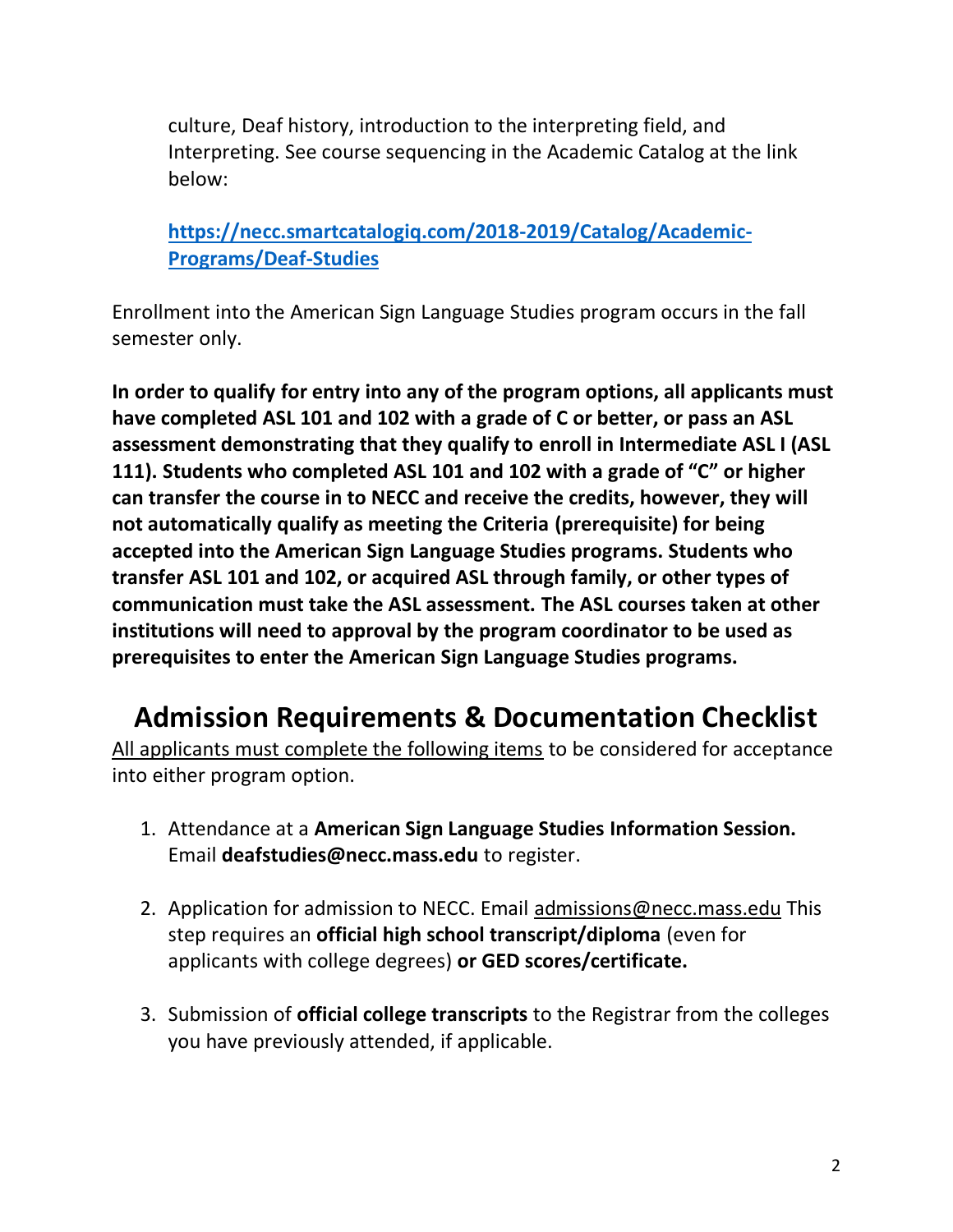- 4. **Completion of ASL 101 and ASL 102 with a grade of C or better OR completion of an ASL proficiency assessment.** There is no charge for the assessment. Email deafstudies@necc.mass.edu to put you on a waiting list for the next available assessment. **Students wishing to enter in the fall must complete their assessments by end of May.**
- 5. Completion of the **Academic Skills Assessment in reading, writing, and mathematics***.* For more information, go to [http://www.necc.mass.edu/academics/testing/.](http://www.necc.mass.edu/academics/testing/)

**\*Students entering the Sign Language Interpreting Certificate option are not required to complete Academic Skills Assessment in reading, writing, and mathematics because these students have earned an associate's degree or higher.** 

6. It is possible to be waived from the reading/writing/math assessments if you have successfully completed specific college course(s). Such waivers are determined by Student Services staff after your "Official" College transcripts have been reviewed.

Once all of the above requirements have been completed, applicants meet with the program coordinator to:

- Complete program enrollment
- Register for classes
- Discuss initial practicum placement

# **Additional Information**

## • **Transfer credits:**

Transfer credits from other institution(s) are awarded only for comparable courses which are completed with a grade of C or better. Transfer credits for Deaf Studies and American Sign language courses taken elsewhere will be reviewed by the program coordinator. In order to determine transferability, applicants may be asked to submit a summary of each American Sign Language or Deaf Studies courses previously taken, including: a) title of each course, b) course description as it appears in the course catalogue, c) number of credit hours earned and number of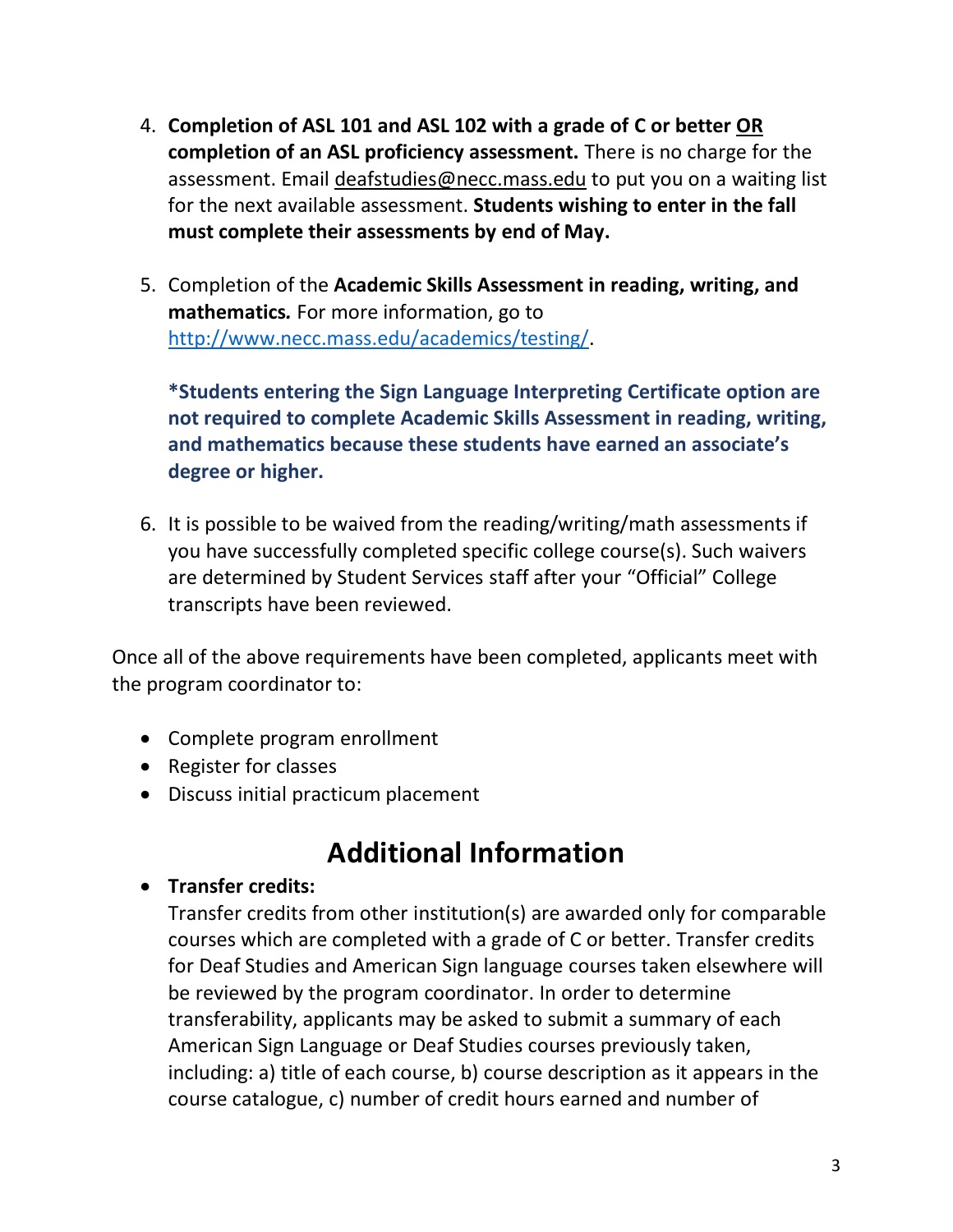classroom hours per week, d) the name of instructor, and e) the title of text books used for each course.

### • **Health requirements:**

Information regarding health requirements will be sent to you by Student Records, upon acceptance.

## • **Transportations:** Students must have reliable transportation for travel to and from practicum sites.

• **Criminal Offender Record Information (CORI) and Sex Offender Record Information (SORI) checks:**

Students participating in an academic program which involves working with: 1) children, 2) people with disabilities, 3) senior citizens, or students who are registered in a cooperative education experience or in a program that includes a clinical affiliation with a private or public health care provider, will be required to undergo a Criminal Offender Record Information (CORI) check, a Criminal Records Central Repository (CHRI) check and/or a Sex Offender Registry Information (SORI) check.

Students will need to provide a government issued photo identification and sign a release form allowing the college to view the student's CORI, CHRI or SORI reports. **Depending on the contents of a student's CORI, CHRI or SORI reports, participation in an academic program, a cooperative education experience or a clinical or practicum affiliation related thereto, may be denied.** CORI checks may be performed pursuant to Mass. General Laws, Chapter 6 Section 172, and consistent with guidelines promulgated by the Executive Office for Health and Human Services, And/or the Commonwealth's Dept of Public Health. SORI checks may be performed pursuant to Mass. General Laws, Chapter 6 Section 178(J) & 178(K). CHRI checks may be performed pursuant to New Hampshire law. For more information, contact admissions@necc.mass.edu.

## • **Video Recording:**

The ASL and interpreting courses require that students record their assignments on video through GoReact online. When the instructors provide the course link within first week in the program, students are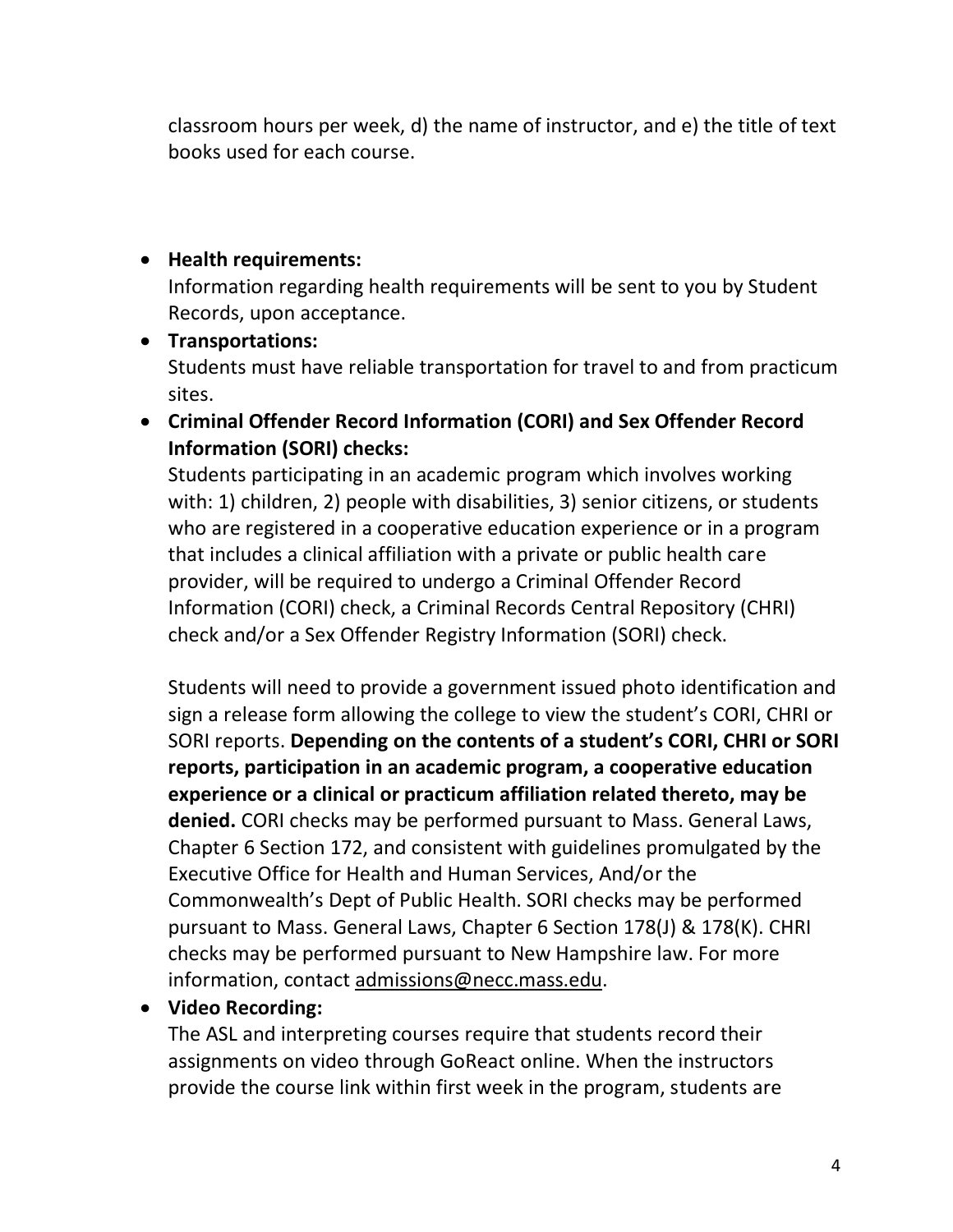required to purchase the license which is about \$20.00 per course or \$30.00 for two courses (the price is subject change) per semester. Pricing information can be found at the [www.goreact.com.](http://www.goreact.com/)

Revised 9/20/2021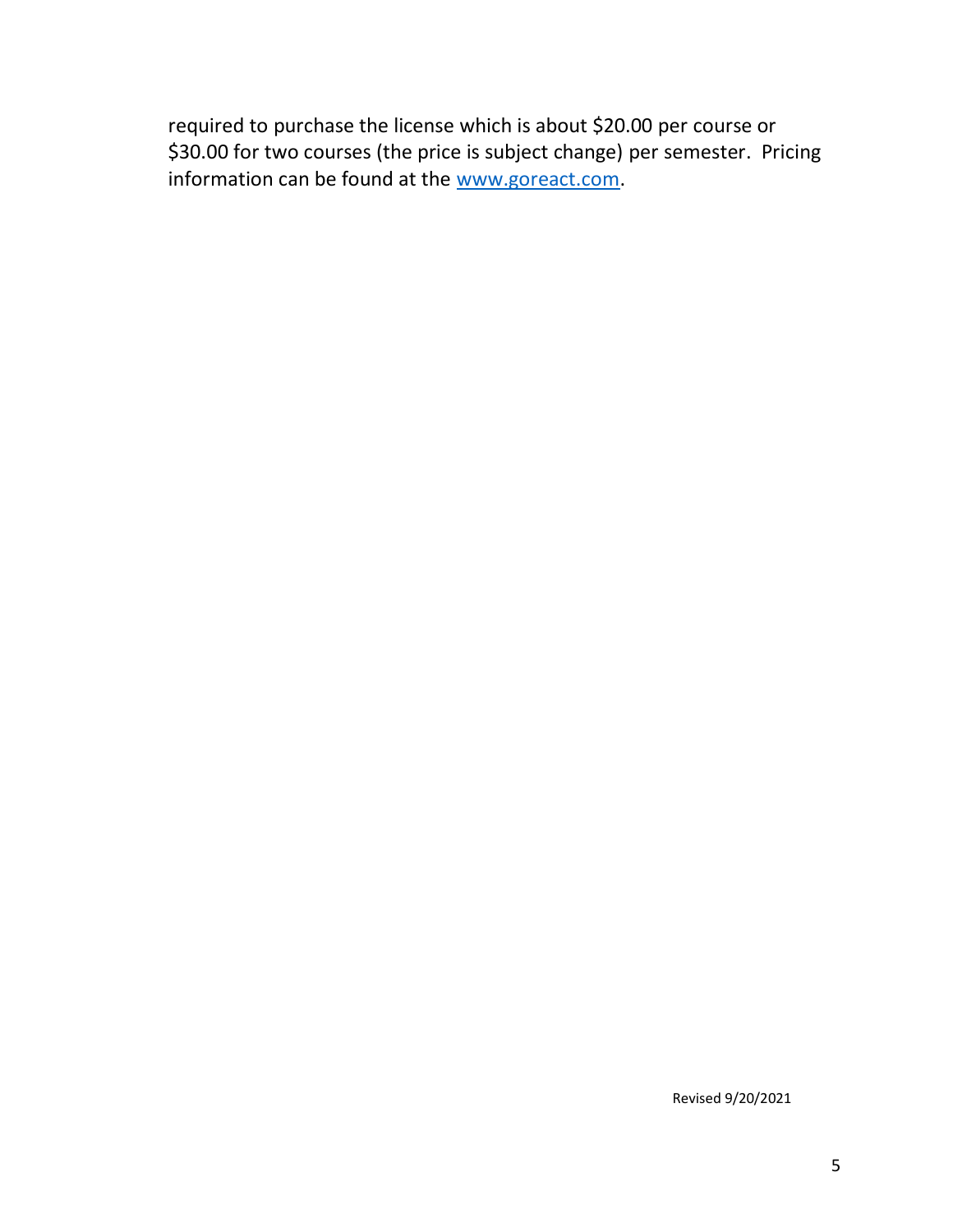

## **Associate Arts: ASL Studies Concentration Recommended Course Sequence**

## **Year 1, Fall Semester**

ANT101 – Cultural Anthropology ASL111 - Intermediate ASL I DST101 or HUS101 or EDU101 • ENG101 – English Composition I MAT120-299 - Math elective

#### • **Pick One Above:**

DST102 – Introduction to the Interpreting Field EDU101 – Introduction to Teaching HUS101 – Introduction to Human Services

#### **Year 1, Spring Semester**

ASL112 – Intermediate ASL II ASL203 – ASL Linguistics DST191 – Deaf Community Practicum ENG102 – English Composition II

#### **Year 2, Fall Semester**

ASL201 – Advanced ASL I COM111 – Public Speaking DST205 – Deaf Culture Government or History elective Science elective

## **Year 2, Spring Semester**

ASL202 – Advanced ASL II ASL205 – Deaf Literature and ASL Folklore Free Elective Science Elective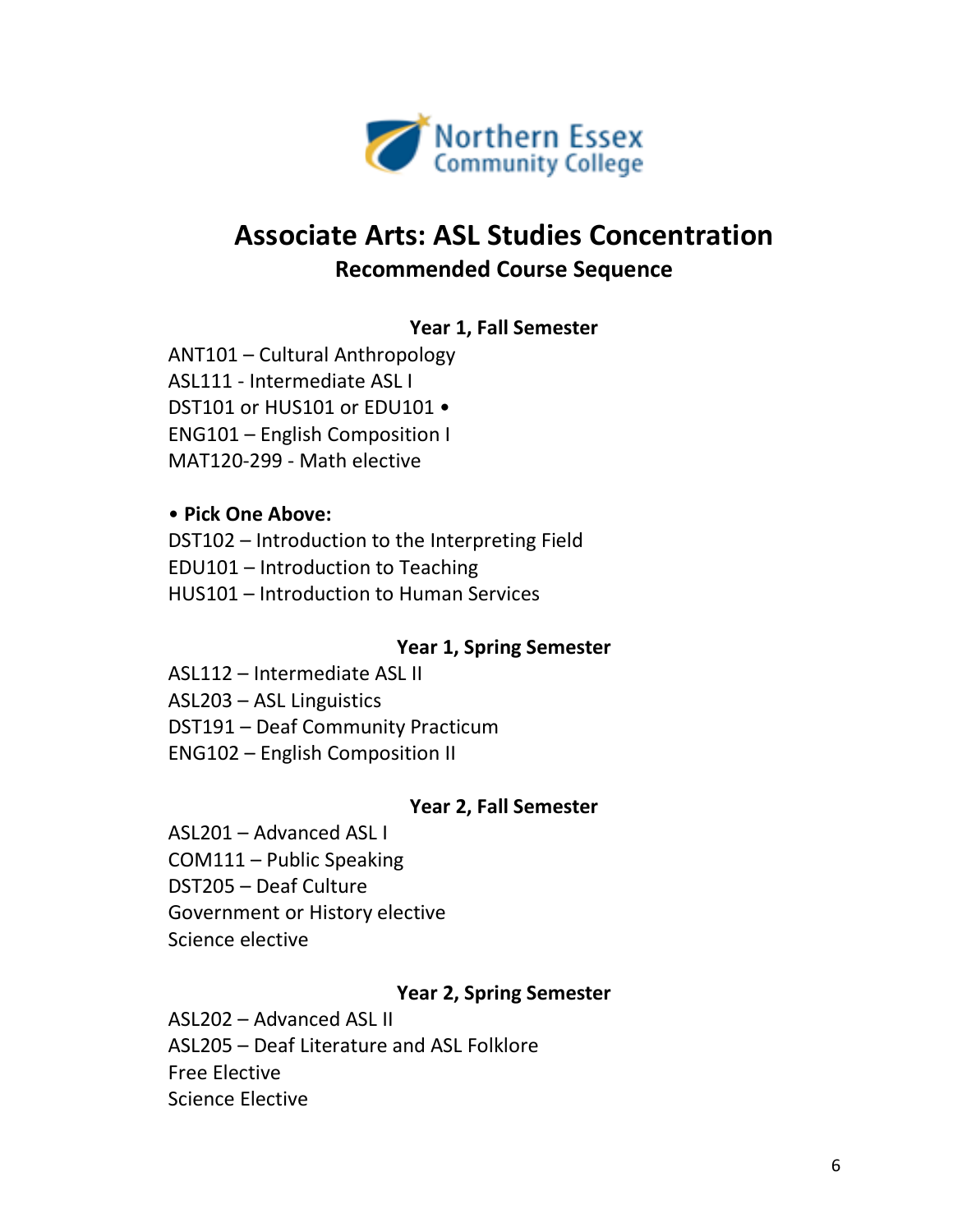

## **Associate Arts: Interpreting Transfer Concentration Recommended Course Sequence**

### **Year 1, Fall Semester**

ANT101 – Cultural Anthropology ASL111 - Intermediate ASL I DST101 – Introduction to Deaf Studies ENG101 – English Composition I MAT120-299 - Math Elective

#### **Year 1, Spring Semester**

ASL112 – Intermediate ASL II ASL203 – ASL Linguistics DST191 – Deaf Community Practicum ENG102 – English Composition II DST102 – Introduction to the Interpreting Field

#### **Year 2, Fall Semester**

ASL201 – Advanced ASL I DST205 – Deaf Culture COM111 – Public Speaking Government or History elective Science elective

#### **Year 1, Spring Semester**

ASL202 – Advanced ASL II ASL205 – Deaf Literature and ASL Folklore Free Elective Science Elective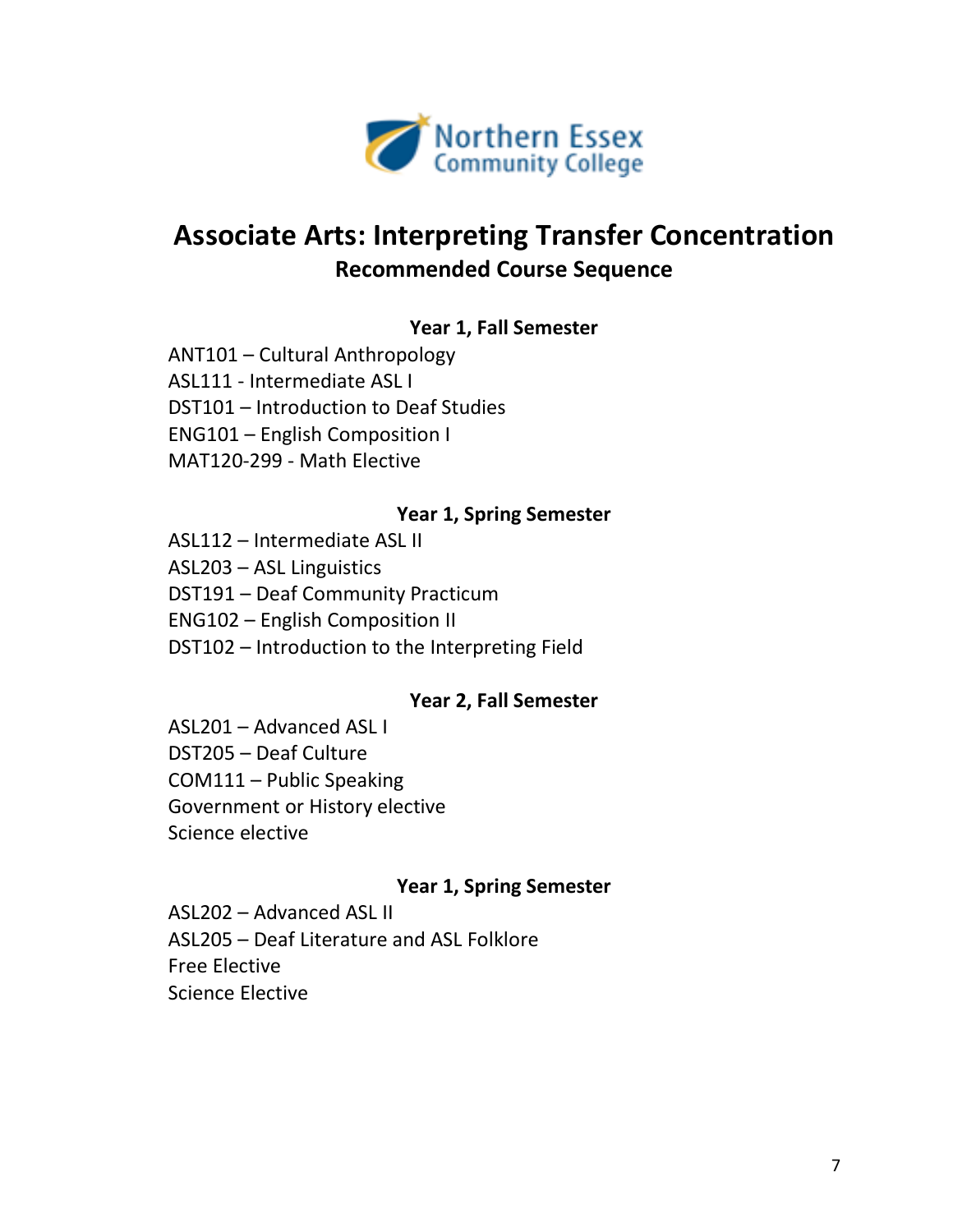

## **Associate Arts: Human Services Concentration Recommended Course Sequence**

### **Year 1, Fall Semester**

ANT101 - Cultural Anthropology ASL111 - Intermediate ASL I DST101 – Introduction to Deaf Studies ENG101 – English Composition I HUS101 – Introduction to Human Services MAT120-299 - Math Elective

#### **Year 1, Spring Semester**

ASL112 – Intermediate ASL II ASL203 – ASL Linguistics DST191 – Deaf Community Practicum ENG102 – English Composition II HUS103 – Community Resources & Client Populations

#### **Year 2, Fall Semester**

ASL201 – Advanced ASL I DST205 – Deaf Culture PSY101 – Introduction to Psychology Government or History elective HUS170 – Modalities of Treatment Science elective

#### **Year 1, Spring Semester**

ASL202 – Advanced ASL II ASL205 – Deaf Literature and ASL Folklore HUS201 – Group Dynamics PSY207 – Abnormal Psychology HUS202 – Behavior Management Principles & Techniques Science Elective